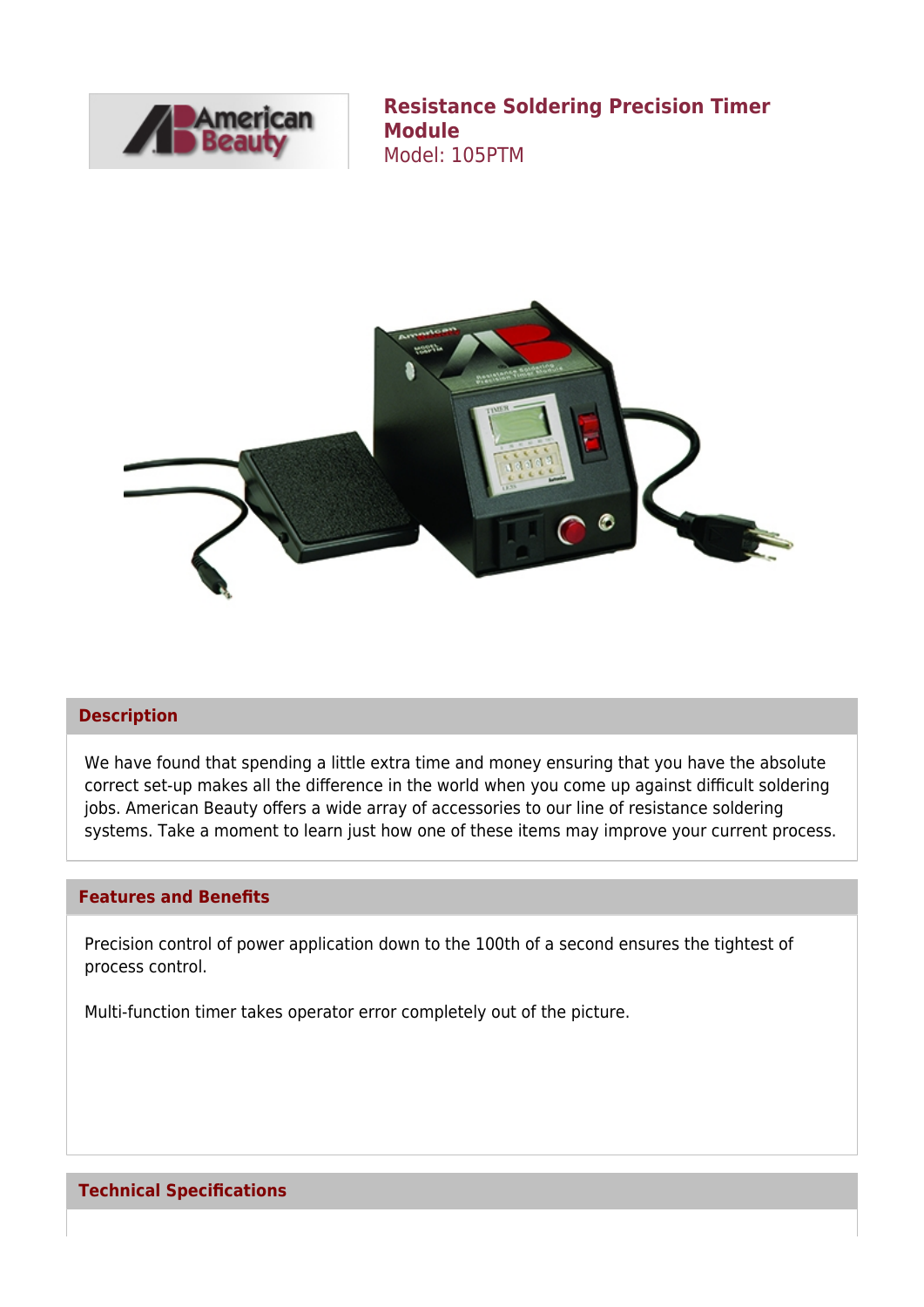| <b>RoHS Compliant</b>                   | Yes                         |
|-----------------------------------------|-----------------------------|
| IEC 60335-2-45, Edition 3.2,<br>2012-01 | Yes                         |
| Available in a 220-240 VAC?             | Yes, available upon request |
| <b>Harmonization Code:</b>              | 8515.11.0000                |
| <b>Country of Origin</b>                | US                          |
| <b>Package Length</b>                   | 8.25 in / 20.96 cm          |
| <b>Package Width</b>                    | 8.25 in / 20.96 cm          |
| <b>Package Height</b>                   | 6.75 in / 17.15 cm          |
| <b>Shipping Weight</b>                  | 2.90 lbs / 1.32 kg          |
| <b>Warranty Policy</b>                  | <b>Details</b>              |
| <b>User Manual</b>                      | <b>User Manual</b>          |
| <b>WEEE Compliant</b>                   | Yes                         |
| <b>CE Certified</b>                     | Yes                         |
| IEC 60335-1, Edition 5.1,<br>2013-12    | Yes                         |

## **End-Of-Life Instructions**

In an effort to reduce waste and comply with WEEE directive, please do not dispose of product. All American Beauty Tools are serviceable and can be repaired and/or replaced. Please contact manufacturer to make arrangements.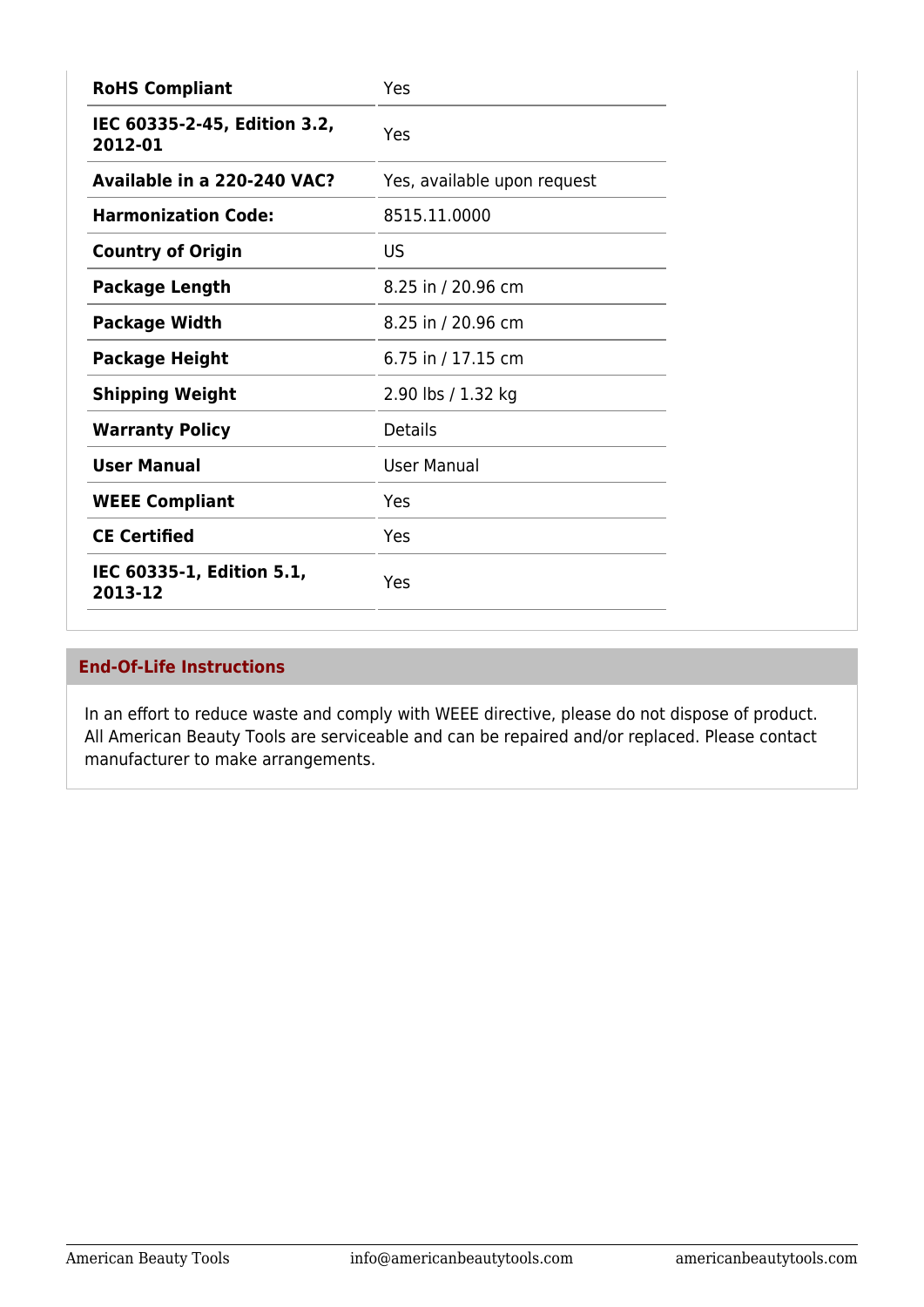# **American Beauty®Resistance Soldering Systems**

*Timer Instruction Sheet* **Manufacturers of American Beauty® Quality Soldering Tools.**

### Topic: **Understanding the Available Functions and Specifications of the Model 105PTM Digital LCD Precision Timer Module.**

Description: This Timer Module is a self contained, digital LCD, multiple functions precision timing control device, that has been specifically developed for use with many of the American Beauty® Resistance Soldering Systems and Power Units that are available.



Although there are several different functions available for use, the "**L** One Shot Out" function is recommended as the most appropriate type of operation for most of the standard Resistance Soldering applications that it is intended to be used on.

**Functions:** Choosing one of the available functions is achieved by setting the output mode selector to the appropriate letter designator as shown on the chart above. Each of the available functions of this unit is described in detail below. The functions that are shown as (Continuous) will require maintaining a continuous depression of the footswitch throughout the completion of their respective cycles. The functions that are shown as (Momentary) require only a momentary depression of the footswitch to initiate their respective cycles.

**A** On Delay = Time proceeds when the footswitch is depressed. The output is energized at the completion of the preset and remains on as long as footswitch remains depressed. Upon release of the footswitch the output is no longer energized and the counter returns to zero. (Continuous)

**B** Interval Delay = Time proceeds and the output is energized when the footswitch is depressed. The output is energized for the duration of the preset as long as the footswitch remains depressed. Upon release of the footswitch the output is no longer energized and the counter returns to zero. (Continuous)

**C** Signal Start On Delay = Time proceeds when the footswitch is depressed. The output is energized at the completion of the preset and remains on until the power is interrupted or the output mode is changed. (Momentary)

**D** Flicker = Time proceeds when the footswitch is depressed. The output becomes energized at the completion of the first preset cycle and remains energized from the beginning until the end of the second preset cycle. The output is off during the third cycle, then energized again during the fourth, etc. This OFF-ON-OFF timed cycling function will repeat as long as the footswitch remains depressed. Upon release of the footswitch the output is no longer energized and the counter returns to zero. (Continuous)

**E** Signal Start Flicker Interval = Time proceeds and the output is energized when the footswitch is depressed. The output is energized for the duration of the first preset cycle. It then turns off and remains off